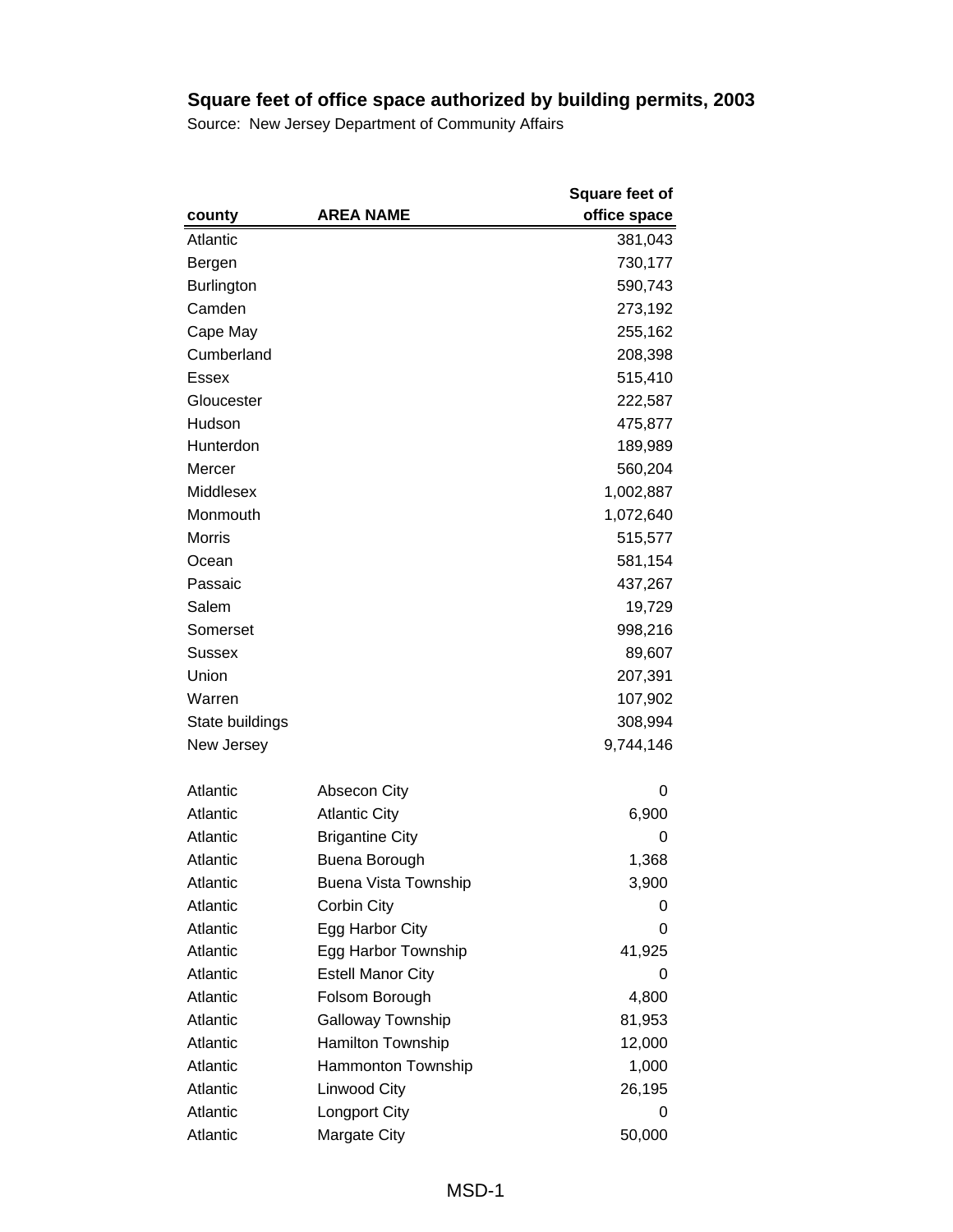|          |                           | <b>Square feet of</b> |
|----------|---------------------------|-----------------------|
| county   | <b>AREA NAME</b>          | office space          |
| Atlantic | <b>Mullica City</b>       | 414                   |
| Atlantic | Northfield City           | 4,940                 |
| Atlantic | <b>Pleasantville City</b> | 107,334               |
| Atlantic | Port Republic City        | O                     |
| Atlantic | <b>Somers Point City</b>  | 38,314                |
| Atlantic | <b>Ventnor City</b>       | 0                     |
| Atlantic | <b>Weymouth Township</b>  | 0                     |
| Bergen   | Allendale Borough         | 0                     |
| Bergen   | Alpine Borough            | 0                     |
| Bergen   | Bergenfield Borough       | 20,863                |
| Bergen   | Bogota Borough            | 8,182                 |
| Bergen   | Carlstadt Borough         | 3,200                 |
| Bergen   | Cliffside Park Borough    | 0                     |
| Bergen   | Closter Borough           | 0                     |
| Bergen   | Cresskill Borough         | 0                     |
| Bergen   | Demarest Borough          | 0                     |
| Bergen   | Dumont Borough            | 0                     |
| Bergen   | Elmwood Park Borough      | 0                     |
| Bergen   | East Rutherford Borough   | 0                     |
| Bergen   | <b>Edgewater Borough</b>  | 0                     |
| Bergen   | <b>Emerson Borough</b>    | 0                     |
| Bergen   | <b>Englewood City</b>     | 0                     |
| Bergen   | Englewood Cliffs Borough  | 118,233               |
| Bergen   | Fair Lawn Borough         | 14,024                |
| Bergen   | Fairview Borough          | 2,942                 |
| Bergen   | Fort Lee Borough          | 822                   |
| Bergen   | Franklin Lakes Borough    | 2,247                 |
| Bergen   | <b>Garfield City</b>      | 3,185                 |
| Bergen   | Glen Rock Borough         | 0                     |
| Bergen   | <b>Hackensack City</b>    | 120,000               |
| Bergen   | Harrington Park Borough   | 0                     |
| Bergen   | Hasbrouck Heights Borough | 30,000                |
| Bergen   | Haworth Borough           | 5,235                 |
| Bergen   | Hillsdale Borough         | 0                     |
| Bergen   | Ho-Ho-Kus Borough         | 0                     |
| Bergen   | Leonia Borough            | 0                     |
| Bergen   | Little Ferry Borough      | 203                   |
| Bergen   | Lodi Borough              | 526                   |
| Bergen   | Lyndhurst Township        | 17,000                |
| Bergen   | Mahwah Township           | 141,721               |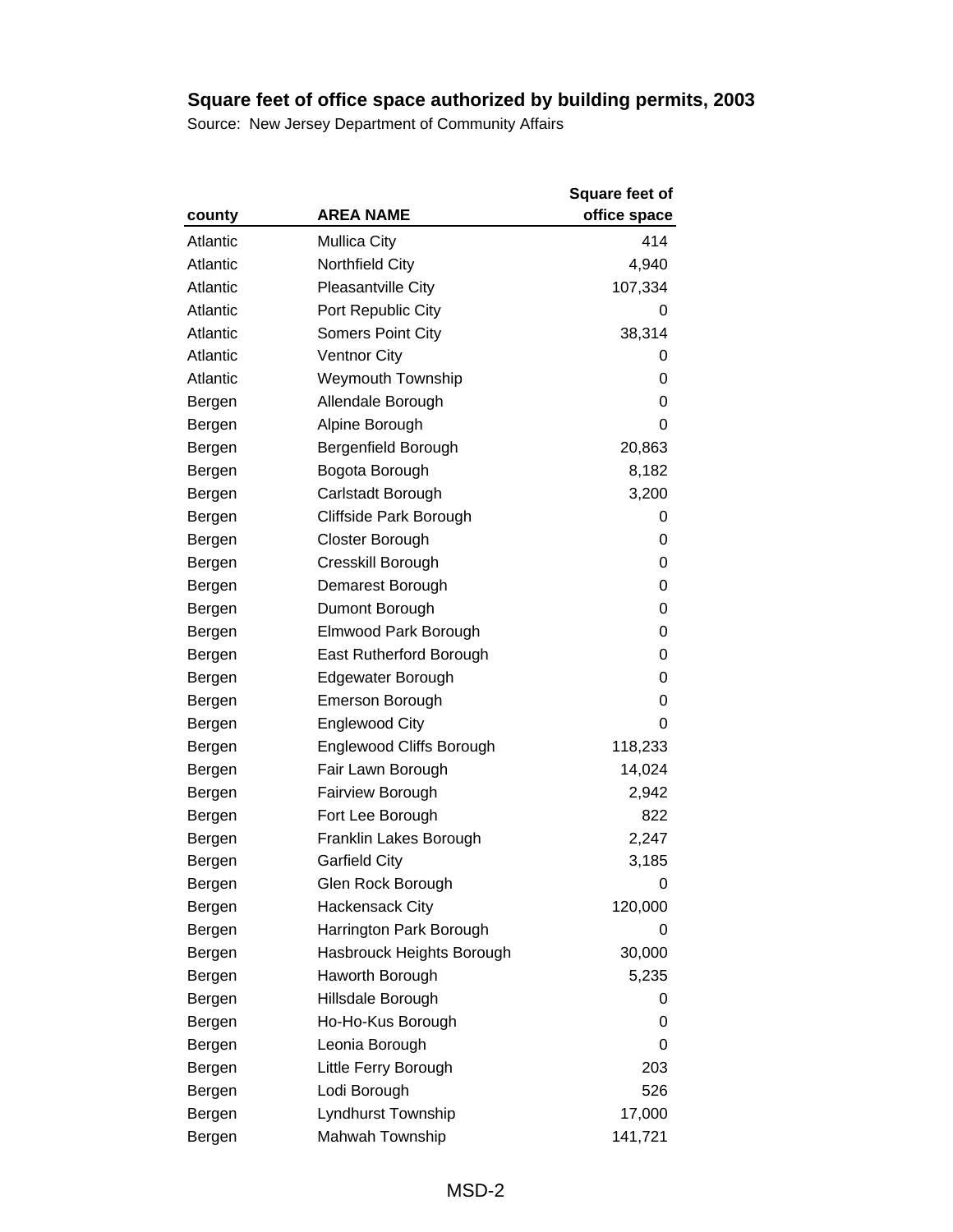|                   |                            | Square feet of |
|-------------------|----------------------------|----------------|
| county            | <b>AREA NAME</b>           | office space   |
| Bergen            | Maywood Borough            | 0              |
| Bergen            | Midland Park Borough       | 0              |
| Bergen            | Montvale Borough           | 0              |
| Bergen            | Moonachie Borough          | 5,486          |
| Bergen            | New Milford Borough        | 2,778          |
| Bergen            | North Arlington Borough    | 2,544          |
| Bergen            | Northvale Borough          | 2,500          |
| Bergen            | Norwood Borough            | 0              |
| Bergen            | Oakland Borough            | 0              |
| Bergen            | Old Tappan Borough         | 1,508          |
| Bergen            | Oradell Borough            | 0              |
| Bergen            | Palisades Park Borough     | 53,480         |
| Bergen            | Paramus Borough            | 16,164         |
| Bergen            | Park Ridge Borough         | 0              |
| Bergen            | Ramsey Borough             | 20,440         |
| Bergen            | Ridgefield Borough         | 21,221         |
| Bergen            | Ridgefield Park Village    | 4,597          |
| Bergen            | Ridgewood Village          | 6,175          |
| Bergen            | River Edge Borough         | 16,306         |
| Bergen            | <b>River Vale Township</b> | 0              |
| Bergen            | Rochelle Park Township     | 9,375          |
| Bergen            | Rockleigh Borough          | 0              |
| Bergen            | Rutherford Borough         | 5,700          |
| Bergen            | Saddle Brook Township      | 16,506         |
| Bergen            | Saddle River Borough       | 0              |
| Bergen            | South Hackensack Twp       | 600            |
| Bergen            | <b>Teaneck Township</b>    | 14,968         |
| Bergen            | <b>Tenafly Borough</b>     | 0              |
| Bergen            | Teterboro Borough          | 0              |
| Bergen            | Upper Saddle River Borough | 0              |
| Bergen            | <b>Waldwick Borough</b>    | 0              |
| Bergen            | <b>Wallington Borough</b>  | 5,669          |
| Bergen            | Washington Township        | 0              |
| Bergen            | Westwood Borough           | 34,802         |
| Bergen            | Woodcliff Lake Borough     | 975            |
| Bergen            | Wood-Ridge Borough         | 0              |
| Bergen            | <b>Wyckoff Township</b>    | 0              |
| <b>Burlington</b> | <b>Bass River Township</b> | 0              |
| <b>Burlington</b> | <b>Beverly City</b>        | 0              |
| <b>Burlington</b> | <b>Bordentown City</b>     | 0              |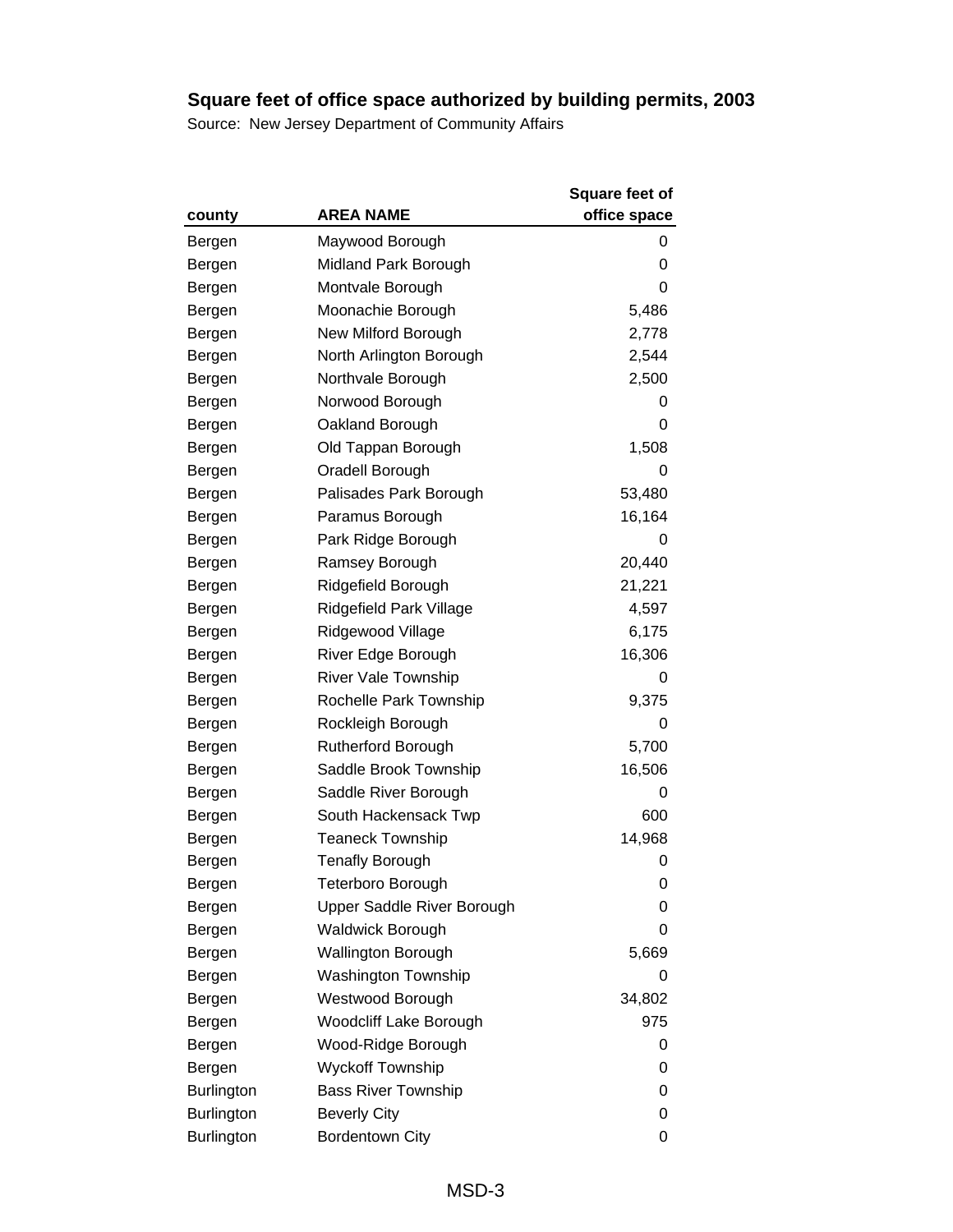|                   |                                | <b>Square feet of</b> |
|-------------------|--------------------------------|-----------------------|
| county            | <b>AREA NAME</b>               | office space          |
| <b>Burlington</b> | <b>Bordentown Township</b>     | 0                     |
| <b>Burlington</b> | <b>Burlington City</b>         | 0                     |
| <b>Burlington</b> | <b>Burlington Township</b>     | 4,442                 |
| <b>Burlington</b> | <b>Chesterfield Township</b>   | 192                   |
| <b>Burlington</b> | Cinnaminson Township           | 567                   |
| <b>Burlington</b> | Delanco Township               | 0                     |
| <b>Burlington</b> | Delran Township                | 6,371                 |
| <b>Burlington</b> | <b>Eastampton Township</b>     | 0                     |
| <b>Burlington</b> | <b>Edgewater Park Township</b> | 0                     |
| Burlington        | Evesham Township               | 137,918               |
| <b>Burlington</b> | Fieldsboro Borough             | 0                     |
| <b>Burlington</b> | Florence Township              | 15,616                |
| <b>Burlington</b> | Hainesport Township            | 4,472                 |
| Burlington        | <b>Lumberton Township</b>      | 105,896               |
| <b>Burlington</b> | <b>Mansfield Township</b>      | 4,882                 |
| <b>Burlington</b> | Maple Shade Borough            | 36,720                |
| <b>Burlington</b> | <b>Medford Township</b>        | 0                     |
| <b>Burlington</b> | Medford Lakes Borough          | 6,298                 |
| <b>Burlington</b> | Moorestown Township            | 51,916                |
| <b>Burlington</b> | Mount Holly Township           | 0                     |
| <b>Burlington</b> | Mount Laurel Township          | 205,703               |
| <b>Burlington</b> | New Hanover Township           | 0                     |
| Burlington        | North Hanover Township         | 0                     |
| <b>Burlington</b> | Palmyra Borough                | 0                     |
| <b>Burlington</b> | Pemberton Borough              | 0                     |
| <b>Burlington</b> | Pemberton Township             | 0                     |
| Burlington        | <b>Riverside Township</b>      | 0                     |
| Burlington        | <b>Riverton Borough</b>        | 0                     |
| Burlington        | <b>Shamong Township</b>        | 0                     |
| <b>Burlington</b> | Southampton Township           | 8,750                 |
| <b>Burlington</b> | Springfield Township           | 0                     |
| <b>Burlington</b> | <b>Tabernacle Township</b>     | 0                     |
| <b>Burlington</b> | Washington Township            | 0                     |
| <b>Burlington</b> | <b>Westampton Township</b>     | 0                     |
| <b>Burlington</b> | Willingboro Township           | 1,000                 |
| <b>Burlington</b> | <b>Woodland Township</b>       | 0                     |
| <b>Burlington</b> | Wrightstown Borough            | 0                     |
| Camden            | Audubon Borough                | 3,456                 |
| Camden            | Audubon Park Borough           | 0                     |
| Camden            | Barrington Borough             | 0                     |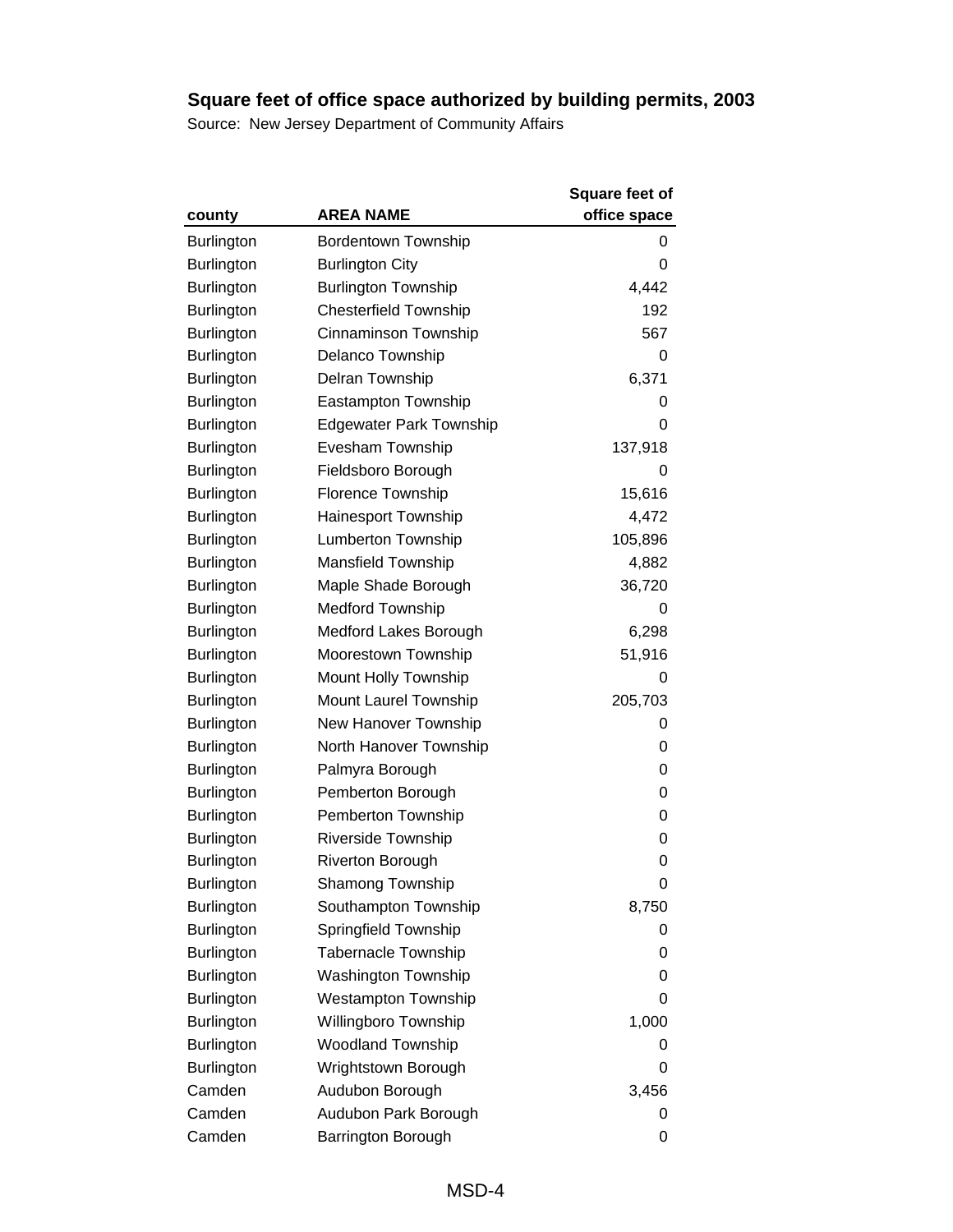|          |                             | <b>Square feet of</b> |
|----------|-----------------------------|-----------------------|
| county   | <b>AREA NAME</b>            | office space          |
| Camden   | <b>Bellmawr Borough</b>     | 2,320                 |
| Camden   | Berlin Borough              | 3,000                 |
| Camden   | <b>Berlin Township</b>      | 0                     |
| Camden   | Brooklawn Borough           | 0                     |
| Camden   | Camden City                 | 38,142                |
| Camden   | <b>Cherry Hill Township</b> | 58,675                |
| Camden   | <b>Chesilhurst Borough</b>  | 0                     |
| Camden   | <b>Clementon Borough</b>    | 0                     |
| Camden   | Collingswood Borough        | 518                   |
| Camden   | Gibbsboro Borough           | 22,125                |
| Camden   | <b>Gloucester City</b>      | 5,765                 |
| Camden   | <b>Gloucester Township</b>  | 33,864                |
| Camden   | <b>Haddon Township</b>      | 8,741                 |
| Camden   | Haddonfield Borough         | 1,465                 |
| Camden   | Haddon Heights Borough      | 0                     |
| Camden   | Hi-nella Borough            | 0                     |
| Camden   | Laurel Springs Borough      | 0                     |
| Camden   | Lawnside Borough            | 0                     |
| Camden   | Lindenwold Borough          | 0                     |
| Camden   | Magnolia Borough            | 4,080                 |
| Camden   | Merchantville Borough       | 0                     |
| Camden   | Mount Ephraim Borough       | 0                     |
| Camden   | Oaklyn Borough              | 3,669                 |
| Camden   | Pennsauken Township         | 26,438                |
| Camden   | Pine Hill Borough           | 10,149                |
| Camden   | Pine Valley Borough         | 0                     |
| Camden   | Runnemede Borough           | 4,000                 |
| Camden   | Somerdale Borough           | 2,688                 |
| Camden   | <b>Stratford Borough</b>    | 0                     |
| Camden   | <b>Tavistock Borough</b>    | 0                     |
| Camden   | Voorhees Township           | 37,157                |
| Camden   | <b>Waterford Township</b>   | 1,013                 |
| Camden   | <b>Winslow Township</b>     | 5,927                 |
| Camden   | Woodlynne Borough           | 0                     |
| Cape May | Avalon Borough              | 3,411                 |
| Cape May | Cape May City               | O                     |
| Cape May | Cape May Point Borough      | 0                     |
| Cape May | Dennis Township             | 7,560                 |
| Cape May | Lower Township              | 14,605                |
| Cape May | Middle Township             | 90,831                |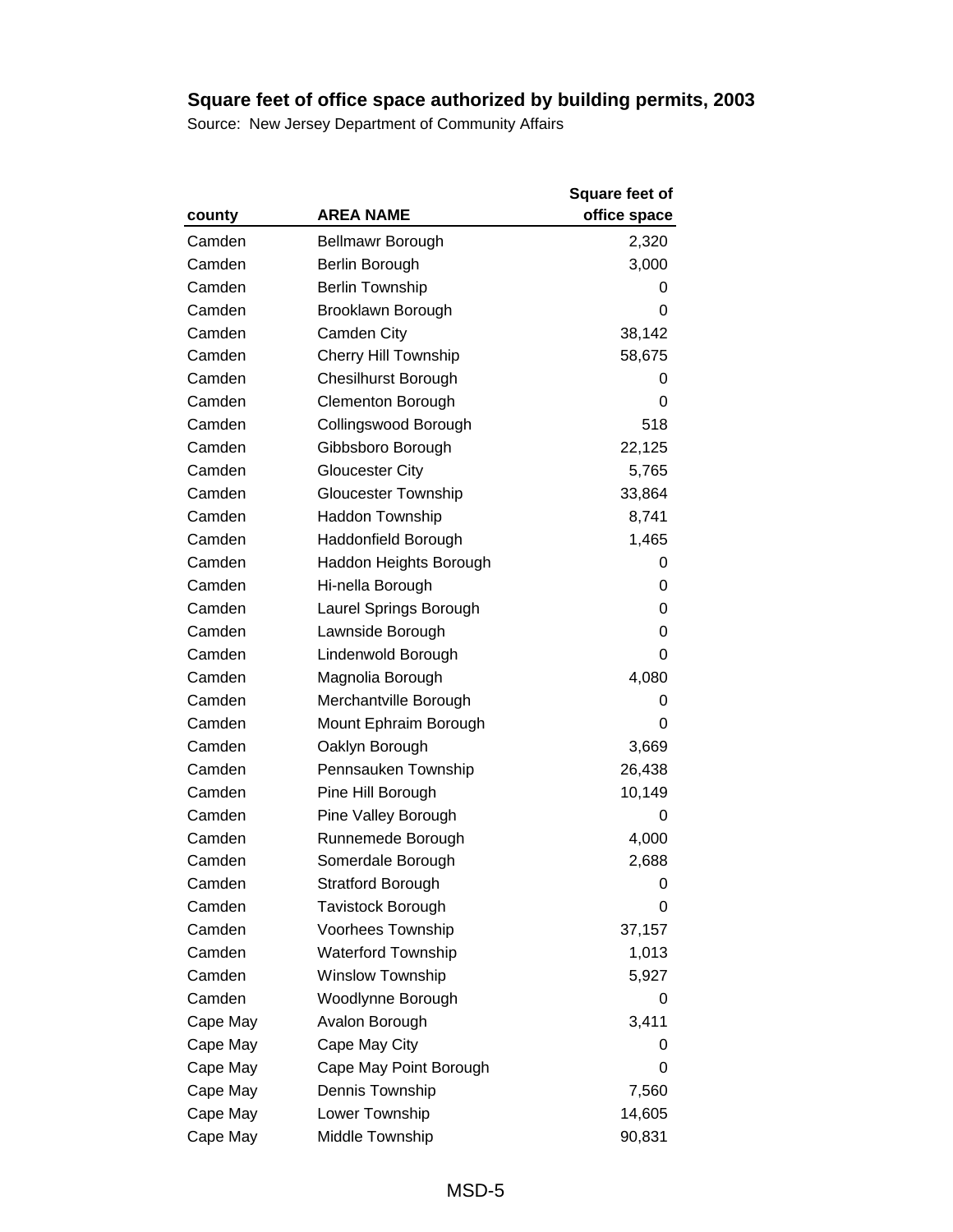|              |                                 | <b>Square feet of</b> |
|--------------|---------------------------------|-----------------------|
| county       | <b>AREA NAME</b>                | office space          |
| Cape May     | North Wildwood City             | 230                   |
| Cape May     | Ocean City                      | 99,648                |
| Cape May     | Sea Isle City                   | 9,144                 |
| Cape May     | Stone Harbor Borough            | 0                     |
| Cape May     | <b>Upper Township</b>           | 25,701                |
| Cape May     | West Cape May Borough           | 4,032                 |
| Cape May     | West Wildwood Borough           | 0                     |
| Cape May     | <b>Wildwood City</b>            | 0                     |
| Cape May     | Wildwood Crest Borough          | 0                     |
| Cape May     | Woodbine Borough                | 0                     |
| Cumberland   | <b>Bridgeton City</b>           | 3,920                 |
| Cumberland   | <b>Commercial Township</b>      | 0                     |
| Cumberland   | Deerfield Township              | 0                     |
| Cumberland   | Downe Township                  | 0                     |
| Cumberland   | <b>Fairfield Township</b>       | 0                     |
| Cumberland   | <b>Greenwich Township</b>       | 0                     |
| Cumberland   | <b>Hopewell Township</b>        | 44,875                |
| Cumberland   | Lawrence Township               | 0                     |
| Cumberland   | <b>Maurice River Township</b>   | 288                   |
| Cumberland   | Millville City                  | 13,303                |
| Cumberland   | Shiloh Borough                  | O                     |
| Cumberland   | <b>Stow Creek Township</b>      | 0                     |
| Cumberland   | <b>Upper Deerfield Township</b> | 61,832                |
| Cumberland   | <b>Vineland City</b>            | 84,180                |
| Essex        | <b>Belleville Town</b>          | 961                   |
| Essex        | <b>Bloomfield Township</b>      | 9,986                 |
| Essex        | <b>Caldwell Township</b>        | 3,843                 |
| <b>Essex</b> | Cedar Grove Township            | 7,582                 |
| <b>Essex</b> | East Orange City                | 0                     |
| Essex        | <b>Essex Fells Township</b>     | 1,030                 |
| Essex        | <b>Fairfield Township</b>       | 74,059                |
| Essex        | Glen Ridge Borough              | 0                     |
| Essex        | Irvington Township              | 28,400                |
| Essex        | Livingston Township             | 18,071                |
| Essex        | Maplewood Township              | 0                     |
| Essex        | Millburn Township               | 16,500                |
| Essex        | Montclair Township              | 35,162                |
| Essex        | <b>Newark City</b>              | 236,042               |
| <b>Essex</b> | North Caldwell Borough          | 324                   |
| <b>Essex</b> | Nutley Township                 | 0                     |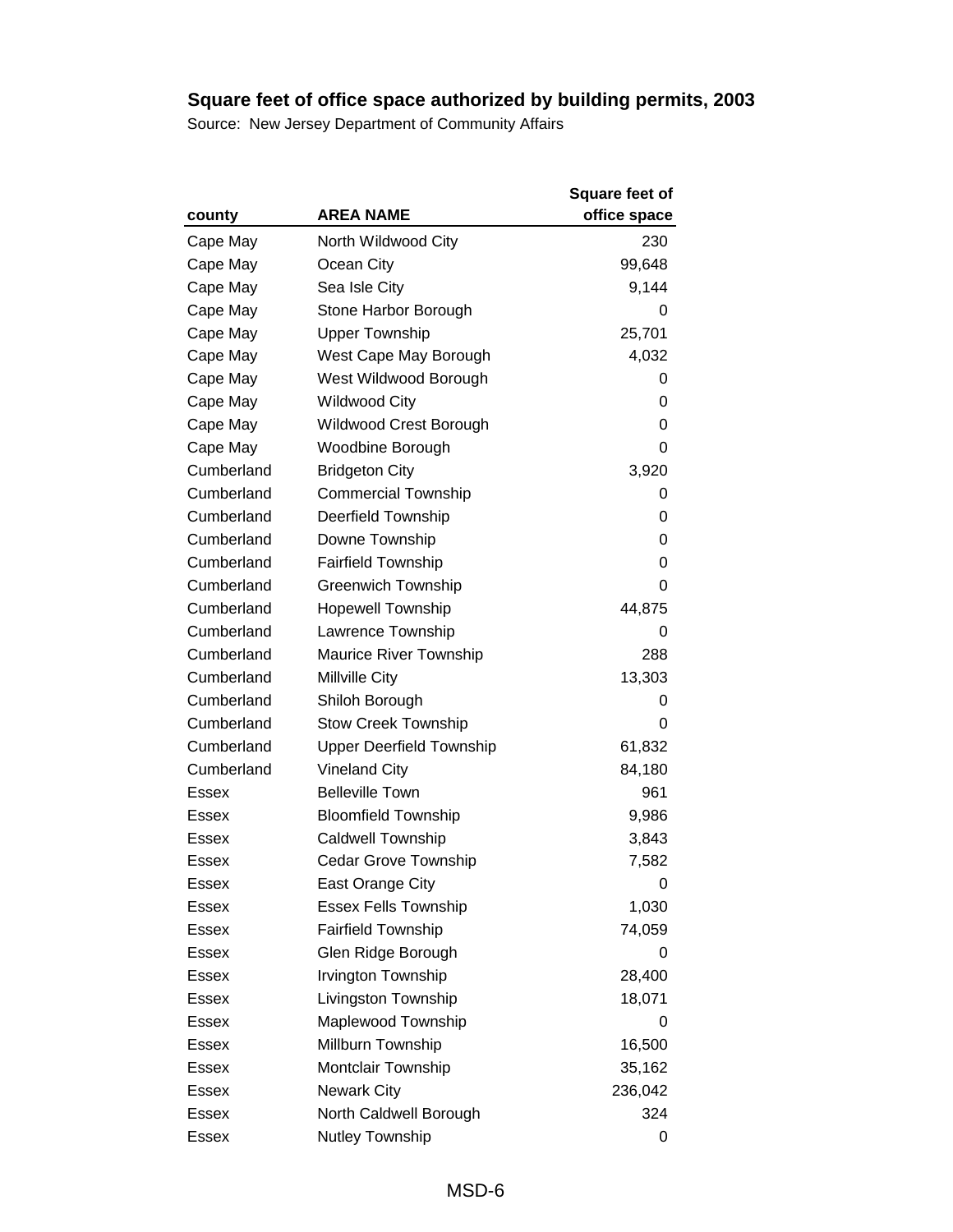|            |                               | <b>Square feet of</b> |
|------------|-------------------------------|-----------------------|
| county     | <b>AREA NAME</b>              | office space          |
| Essex      | City of Orange Township       | 750                   |
| Essex      | Roseland Borough              | 6,131                 |
| Essex      | South Orange Village          | 0                     |
| Essex      | Verona Township               | 1,146                 |
| Essex      | <b>West Caldwell Township</b> | 49,883                |
| Essex      | <b>West Orange Township</b>   | 25,540                |
| Gloucester | Clayton Borough               | 45,000                |
| Gloucester | Deptford Township             | 6,500                 |
| Gloucester | East Greenwich Township       | 0                     |
| Gloucester | <b>Elk Township</b>           | 0                     |
| Gloucester | Franklin Township             | 36,575                |
| Gloucester | Glassboro Borough             | 3,426                 |
| Gloucester | <b>Greenwich Township</b>     | 2,376                 |
| Gloucester | Harrison Township             | 6,720                 |
| Gloucester | Logan Township                | 5,000                 |
| Gloucester | Mantua Township               | 18,816                |
| Gloucester | Monroe Township               | 10,500                |
| Gloucester | National Park Borough         | 0                     |
| Gloucester | Newfield Borough              | 0                     |
| Gloucester | Paulsboro Borough             | 0                     |
| Gloucester | Pitman Borough                | 1,464                 |
| Gloucester | South Harrison Township       | 0                     |
| Gloucester | Swedesborough Borough         | 0                     |
| Gloucester | <b>Washington Township</b>    | 49,423                |
| Gloucester | Wenonah Borough               | 0                     |
| Gloucester | <b>West Deptford Township</b> | 18,938                |
| Gloucester | Westville Borough             | 120                   |
| Gloucester | <b>Woodbury City</b>          | 4,869                 |
| Gloucester | Woodbury Heights Borough      | 0                     |
| Gloucester | <b>Woolwich Township</b>      | 12,860                |
| Hudson     | <b>Bayonne City</b>           | 31,784                |
| Hudson     | East Newark Borough           | O                     |
| Hudson     | Guttenberg Town               | 0                     |
| Hudson     | Harrison Town                 | 0                     |
| Hudson     | Hoboken City                  | 52,858                |
| Hudson     | Jersey City                   | 378,189               |
| Hudson     | Kearny Town                   | 0                     |
| Hudson     | North Bergen Township         | 896                   |
| Hudson     | Secaucus Town                 | 0                     |
| Hudson     | Union City                    | 12,150                |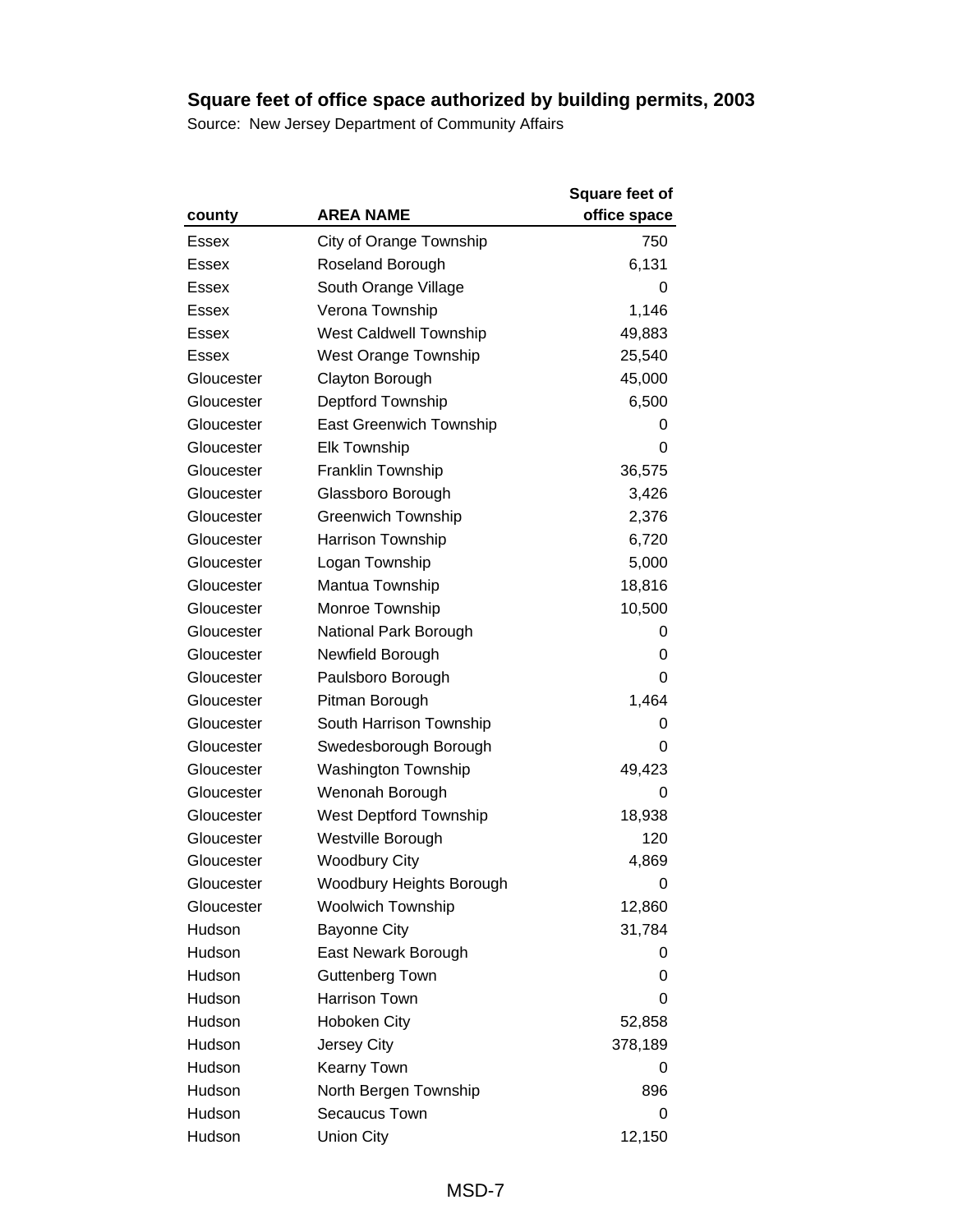|           |                             | Square feet of |
|-----------|-----------------------------|----------------|
| county    | <b>AREA NAME</b>            | office space   |
| Hudson    | Weehawken Township          | 0              |
| Hudson    | West New York Town          | 0              |
| Hunterdon | Alexandria Township         | 5,137          |
| Hunterdon | <b>Bethlehem Township</b>   | 0              |
| Hunterdon | <b>Bloomsbury Borough</b>   | 0              |
| Hunterdon | Califon Borough             | 0              |
| Hunterdon | <b>Clinton Town</b>         | 0              |
| Hunterdon | <b>Clinton Township</b>     | 17,545         |
| Hunterdon | Delaware Township           | 0              |
| Hunterdon | East Amwell Township        | 19,884         |
| Hunterdon | Flemington Borough          | 3,669          |
| Hunterdon | Franklin Township           | 1,040          |
| Hunterdon | Frenchtown Borough          | 0              |
| Hunterdon | Glen Gardner Borough        | 0              |
| Hunterdon | Hampton Borough             | 0              |
| Hunterdon | High Bridge Borough         | 0              |
| Hunterdon | <b>Holland Township</b>     | 0              |
| Hunterdon | Kingwood Township           | 0              |
| Hunterdon | Lambertville City           | 673            |
| Hunterdon | Lebanon Borough             | 0              |
| Hunterdon | Lebanon Township            | 6,019          |
| Hunterdon | Milford Borough             | 2,050          |
| Hunterdon | Raritan Township            | 124,455        |
| Hunterdon | Readington Township         | 1,236          |
| Hunterdon | Stockton Borough            | 0              |
| Hunterdon | Tewksbury Township          | 8,281          |
| Hunterdon | Union Township              | 0              |
| Hunterdon | <b>West Amwell Township</b> | 0              |
| Mercer    | East Windsor Township       | 40,520         |
| Mercer    | <b>Ewing Township</b>       | 25,129         |
| Mercer    | Hamilton Township           | 140,695        |
| Mercer    | <b>Hightstown Borough</b>   | 0              |
| Mercer    | Hopewell Borough            | 0              |
| Mercer    | <b>Hopewell Township</b>    | 70,378         |
| Mercer    | Lawrence Township           | 23,243         |
| Mercer    | Pennington Borough          | 12,500         |
| Mercer    | Princeton Borough           | 11,448         |
| Mercer    | Princeton Township          | 116,234        |
| Mercer    | <b>Trenton City</b>         | 79,480         |
| Mercer    | Washington Township         | 38,747         |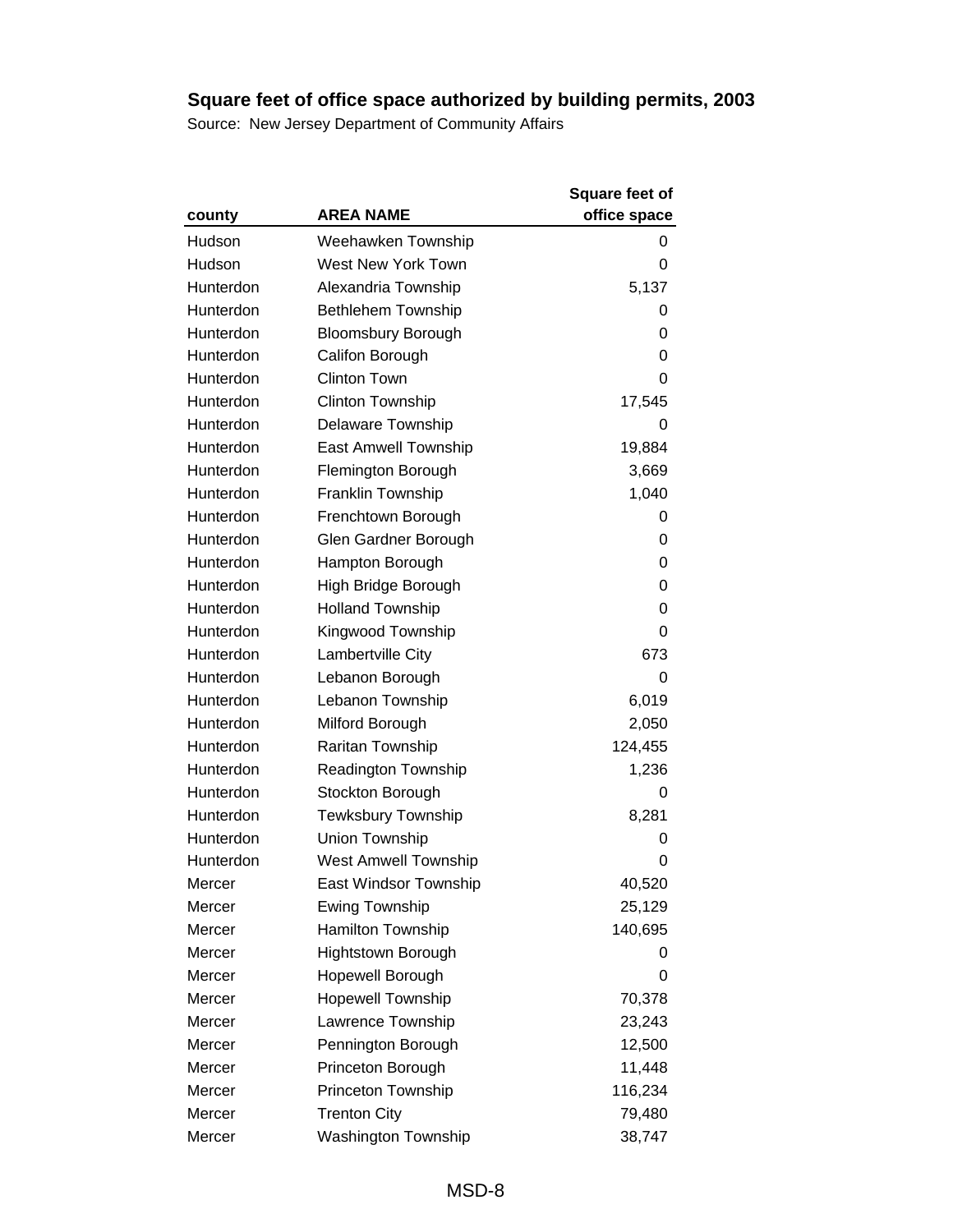|           |                              | <b>Square feet of</b> |
|-----------|------------------------------|-----------------------|
| county    | <b>AREA NAME</b>             | office space          |
| Mercer    | West Windsor Township        | 1,830                 |
| Middlesex | Carteret Borough             | 0                     |
| Middlesex | Cranbury Township            | 298,800               |
| Middlesex | Dunellen Borough             | 950                   |
| Middlesex | East Brunswick Township      | 143,932               |
| Middlesex | Edison Township              | 240,273               |
| Middlesex | Helmetta Borough             | 0                     |
| Middlesex | <b>Highland Park Borough</b> | 0                     |
| Middlesex | Jamesburg Borough            | 80                    |
| Middlesex | Old Bridge Township          | 29,639                |
| Middlesex | Metuchen Borough             | 8,202                 |
| Middlesex | Middlesex Borough            | 6,530                 |
| Middlesex | Milltown Borough             | 0                     |
| Middlesex | Monroe Township              | 10,723                |
| Middlesex | <b>New Brunswick City</b>    | 150,100               |
| Middlesex | North Brunswick Township     | 15,831                |
| Middlesex | Perth Amboy City             | 15,520                |
| Middlesex | Piscataway Township          | 8,170                 |
| Middlesex | Plainsboro Township          | 2,410                 |
| Middlesex | Sayreville Borough           | 3,328                 |
| Middlesex | South Amboy City             | 0                     |
| Middlesex | South Brunswick Township     | 24,859                |
| Middlesex | South Plainfield Borough     | 28,459                |
| Middlesex | South River Borough          | 0                     |
| Middlesex | Spotswood Borough            | 0                     |
| Middlesex | <b>Woodbridge Township</b>   | 15,081                |
| Monmouth  | Allenhurst Borough           | 0                     |
| Monmouth  | Allentown Borough            | 0                     |
| Monmouth  | <b>Asbury Park City</b>      | 0                     |
| Monmouth  | Atlantic Highlands Borough   | 5,698                 |
| Monmouth  | Avon-by-the-Sea Borough      | 7,540                 |
| Monmouth  | Belmar Borough               | O                     |
| Monmouth  | <b>Bradley Beach Borough</b> | 0                     |
| Monmouth  | <b>Brielle Borough</b>       | 4,795                 |
| Monmouth  | <b>Colts Neck Township</b>   | 3,961                 |
| Monmouth  | Deal Borough                 | 0                     |
| Monmouth  | Eatontown Borough            | 43,819                |
| Monmouth  | Englishtown Borough          | 3,600                 |
| Monmouth  | Fair Haven Borough           | 0                     |
| Monmouth  | Farmingdale Borough          | 0                     |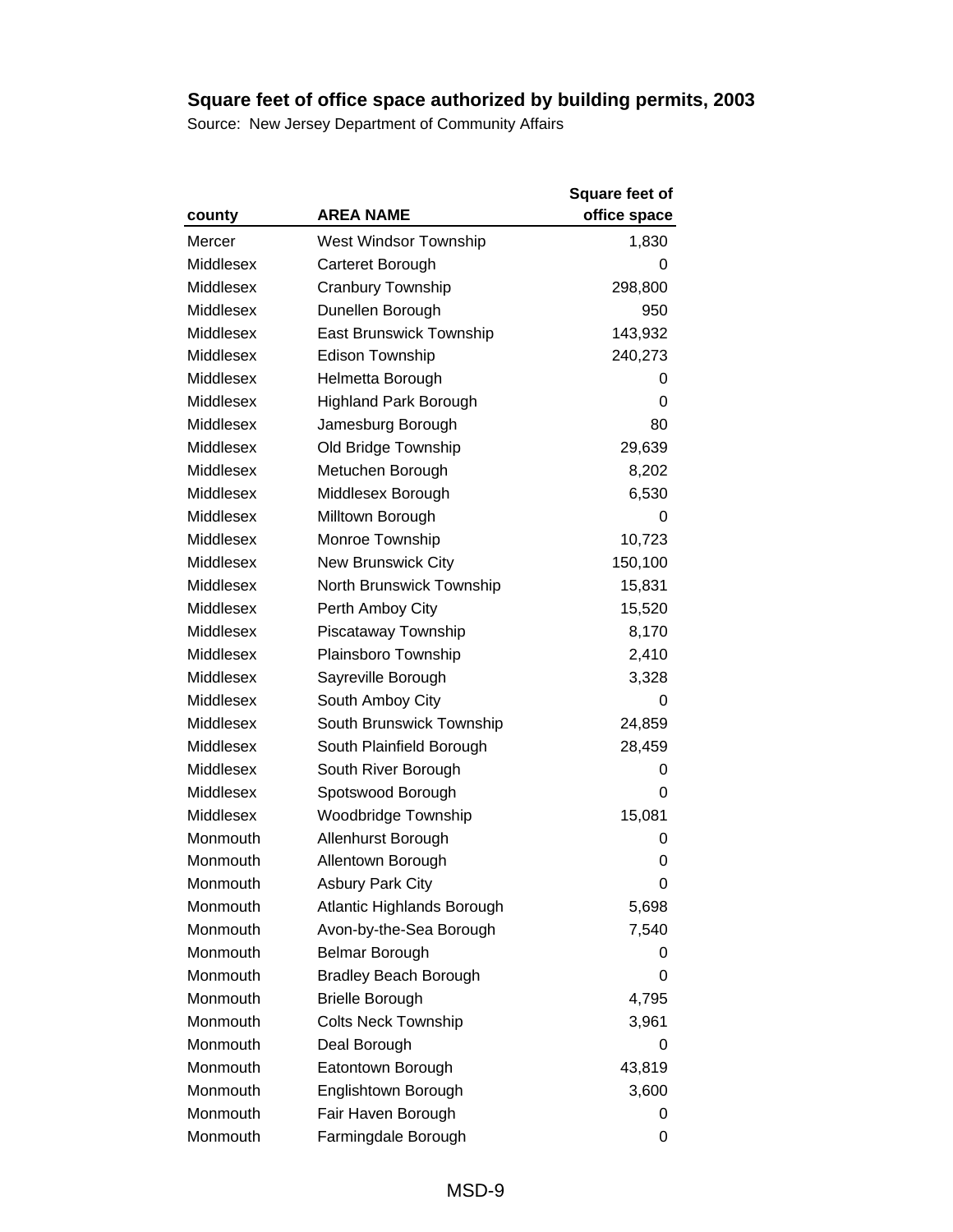|               |                                | Square feet of |
|---------------|--------------------------------|----------------|
| county        | <b>AREA NAME</b>               | office space   |
| Monmouth      | Freehold Borough               | 29,342         |
| Monmouth      | <b>Freehold Township</b>       | 62,712         |
| Monmouth      | <b>Highlands Borough</b>       | 0              |
| Monmouth      | <b>Holmdel Township</b>        | 10,298         |
| Monmouth      | <b>Howell Township</b>         | 13,250         |
| Monmouth      | Interlaken Borough             | 0              |
| Monmouth      | Keansburg Borough              | 9,600          |
| Monmouth      | Keyport Borough                | 0              |
| Monmouth      | Little Silver Borough          | 16,000         |
| Monmouth      | Loch Arbour Village            | 0              |
| Monmouth      | Long Branch City               | 1,646          |
| Monmouth      | Manalapan Township             | 12,208         |
| Monmouth      | Manasquan Borough              | 19,573         |
| Monmouth      | Marlboro Township              | 69,311         |
| Monmouth      | Matawan Borough                | 1,946          |
| Monmouth      | Aberdeen Township              | 11,581         |
| Monmouth      | Middletown Township            | 41,845         |
| Monmouth      | <b>Millstone Township</b>      | 23,155         |
| Monmouth      | Monmouth Beach Borough         | 0              |
| Monmouth      | Neptune Township               | 36,727         |
| Monmouth      | Neptune City Borough           | 0              |
| Monmouth      | <b>Tinton Falls Borough</b>    | 77,881         |
| Monmouth      | Ocean Township                 | 18,307         |
| Monmouth      | Oceanport Borough              | 0              |
| Monmouth      | <b>Hazlet Township</b>         | 34,610         |
| Monmouth      | Red Bank Borough               | 168,439        |
| Monmouth      | Roosevelt Borough              | 0              |
| Monmouth      | Rumson Borough                 | 0              |
| Monmouth      | Sea Bright Borough             | 0              |
| Monmouth      | Sea Girt Borough               | 0              |
| Monmouth      | Shrewsbury Borough             | 1,400          |
| Monmouth      | <b>Shrewsbury Township</b>     | 0              |
| Monmouth      | South Belmar Borough           | 4,000          |
| Monmouth      | Spring Lake Borough            | 0              |
| Monmouth      | Spring Lake Heights Boro       | 0              |
| Monmouth      | Union Beach Borough            | 0              |
| Monmouth      | <b>Upper Freehold Township</b> | 0              |
| Monmouth      | <b>Wall Township</b>           | 310,596        |
| Monmouth      | West Long Branch Borough       | 28,800         |
| <b>Morris</b> | <b>Boonton Town</b>            | 3,000          |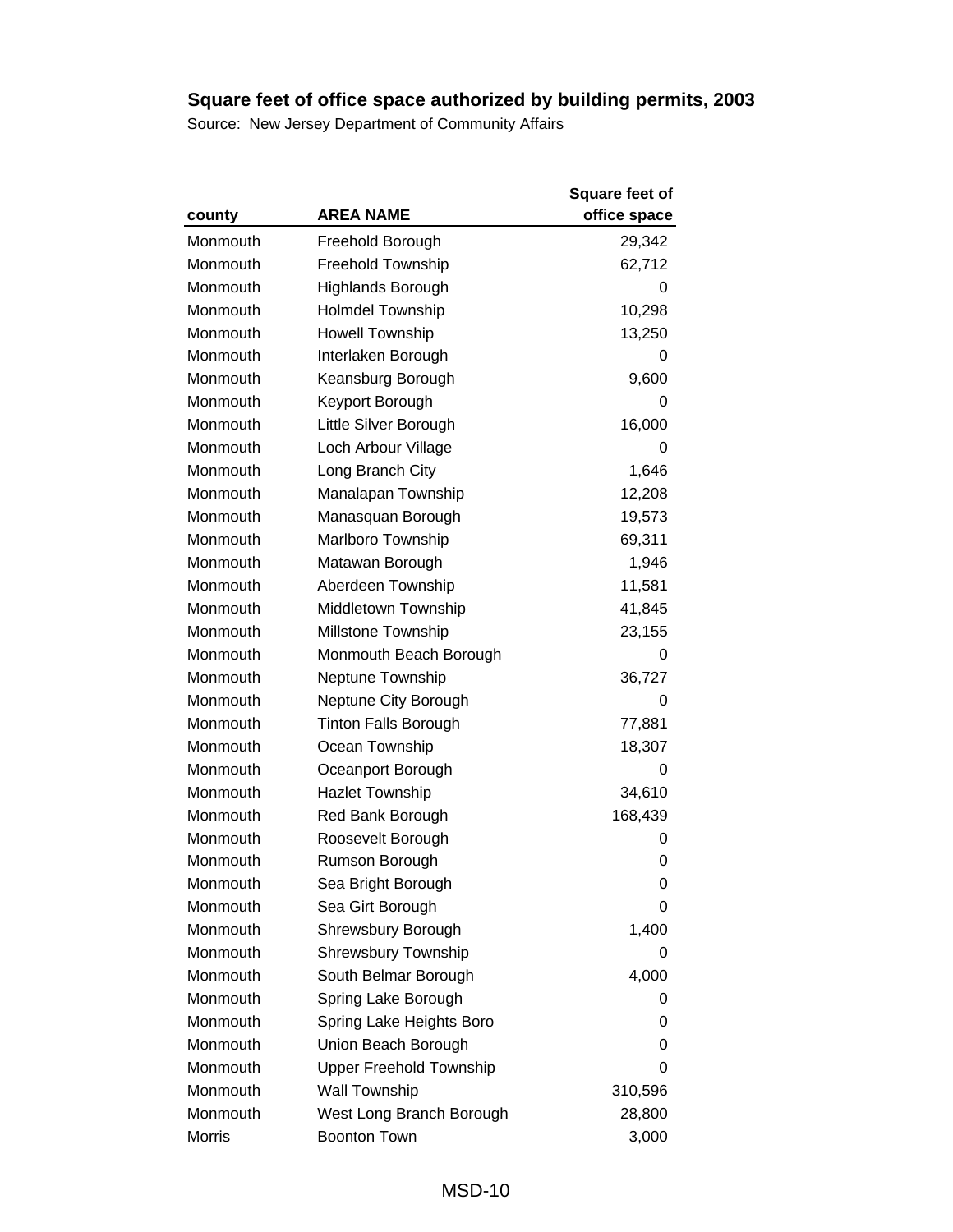|               |                            | <b>Square feet of</b> |
|---------------|----------------------------|-----------------------|
| county        | <b>AREA NAME</b>           | office space          |
| <b>Morris</b> | <b>Boonton Township</b>    | 0                     |
| <b>Morris</b> | <b>Butler Borough</b>      | 0                     |
| Morris        | Chatham Borough            | 6,837                 |
| <b>Morris</b> | Chatham Township           | 0                     |
| <b>Morris</b> | <b>Chester Borough</b>     | 27,076                |
| <b>Morris</b> | <b>Chester Township</b>    | 0                     |
| <b>Morris</b> | Denville Township          | 1,611                 |
| Morris        | Dover Town                 | O                     |
| <b>Morris</b> | East Hanover Township      | 17,320                |
| <b>Morris</b> | Florham Park Borough       | 0                     |
| <b>Morris</b> | Hanover Township           | 14,379                |
| <b>Morris</b> | <b>Harding Township</b>    | 608                   |
| <b>Morris</b> | Jefferson Township         | 11,550                |
| Morris        | Kinnelon Borough           | 1,488                 |
| <b>Morris</b> | Lincoln Park Borough       | 1,149                 |
| Morris        | <b>Madison Borough</b>     | 0                     |
| <b>Morris</b> | Mendham Borough            | 3,730                 |
| <b>Morris</b> | Mendham Township           | 0                     |
| <b>Morris</b> | Mine Hill Township         | 1,008                 |
| <b>Morris</b> | Montville Township         | 140,762               |
| <b>Morris</b> | Morris Township            | 8,275                 |
| <b>Morris</b> | Morris Plains Borough      | 45,935                |
| <b>Morris</b> | Morristown Town            | 11,122                |
| <b>Morris</b> | Mountain Lakes Borough     | 4,678                 |
| <b>Morris</b> | Mount Arlington Borough    | 576                   |
| <b>Morris</b> | Mount Olive Township       | 29,500                |
| <b>Morris</b> | Netcong Borough            | 0                     |
| <b>Morris</b> | Parsippany-Troy Hills Twp  | 53,807                |
| <b>Morris</b> | Long Hill Township         | 15,279                |
| Morris        | Pequannock Township        | 101,378               |
| <b>Morris</b> | Randolph Township          | 0                     |
| <b>Morris</b> | Riverdale Borough          | 400                   |
| <b>Morris</b> | Rockaway Borough           | 0                     |
| <b>Morris</b> | Rockaway Township          | 9,478                 |
| <b>Morris</b> | Roxbury Township           | 4,631                 |
| <b>Morris</b> | Victory Gardens Borough    | O                     |
| <b>Morris</b> | <b>Washington Township</b> | 0                     |
| <b>Morris</b> | <b>Wharton Borough</b>     | 0                     |
| Ocean         | Barnegat Light Borough     | 0                     |
| Ocean         | Bay Head Borough           | 1,047                 |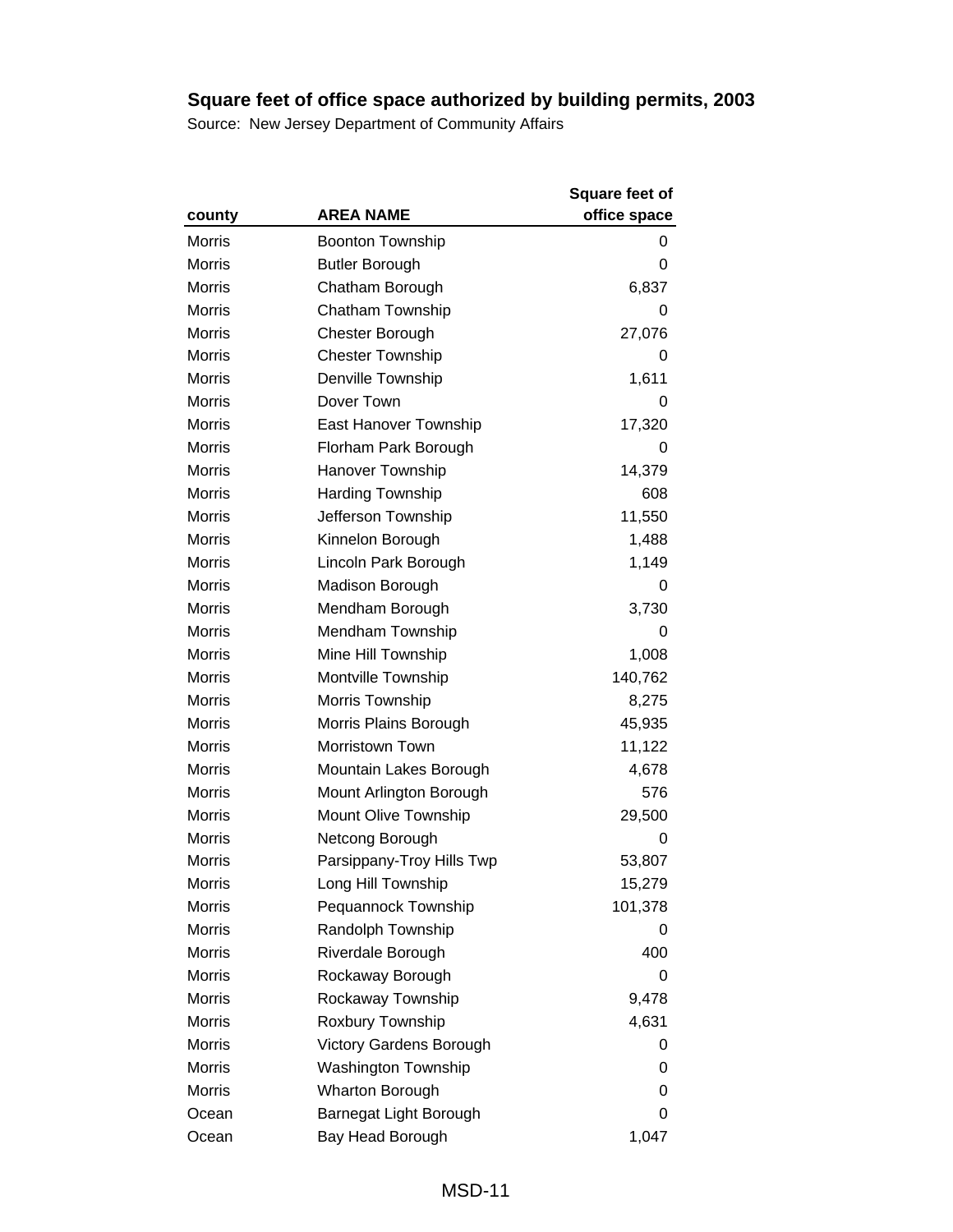|         |                               | <b>Square feet of</b> |
|---------|-------------------------------|-----------------------|
| county  | <b>AREA NAME</b>              | office space          |
| Ocean   | Beach Haven Borough           | 0                     |
| Ocean   | Beachwood Borough             | 0                     |
| Ocean   | <b>Berkeley Township</b>      | 112,943               |
| Ocean   | <b>Brick Township</b>         | 26,787                |
| Ocean   | Dover Township                | 196,846               |
| Ocean   | Eagleswood Township           | 0                     |
| Ocean   | Harvey Cedars Borough         | 0                     |
| Ocean   | <b>Island Heights Borough</b> | 360                   |
| Ocean   | Jackson Township              | 5,088                 |
| Ocean   | Lacey Township                | 32,121                |
| Ocean   | Lakehurst Borough             | 0                     |
| Ocean   | Lakewood Township             | 136,814               |
| Ocean   | Lavallette Borough            | 0                     |
| Ocean   | Little Egg Harbor Township    | 38,167                |
| Ocean   | Long Beach Township           | 0                     |
| Ocean   | Manchester Township           | 11,994                |
| Ocean   | Mantoloking Borough           | 0                     |
| Ocean   | Ocean Township                | 0                     |
| Ocean   | Ocean Gate Borough            | 0                     |
| Ocean   | Pine Beach Borough            | 0                     |
| Ocean   | <b>Plumsted Township</b>      | 0                     |
| Ocean   | Point Pleasant Borough        | 11,400                |
| Ocean   | Point Pleasant Beach Boro     | 2,077                 |
| Ocean   | Seaside Heights Borough       | 0                     |
| Ocean   | Seaside Park Borough          | 0                     |
| Ocean   | Ship Bottom Borough           | 0                     |
| Ocean   | South Toms River Borough      | 0                     |
| Ocean   | <b>Stafford Township</b>      | 0                     |
| Ocean   | Surf City Borough             | 0                     |
| Ocean   | <b>Tuckerton Borough</b>      | 0                     |
| Ocean   | <b>Barnegat Township</b>      | 5,510                 |
| Passaic | <b>Bloomingdale Borough</b>   | 1,136                 |
| Passaic | <b>Clifton City</b>           | 48,953                |
| Passaic | Haledon Borough               | 0                     |
| Passaic | Hawthorne Borough             | 197,743               |
| Passaic | Little Falls Township         | 397                   |
| Passaic | North Haledon Borough         | 1,584                 |
| Passaic | Passaic City                  | 2,359                 |
| Passaic | Paterson City                 | 61,968                |
| Passaic | Pompton Lakes Borough         | 0                     |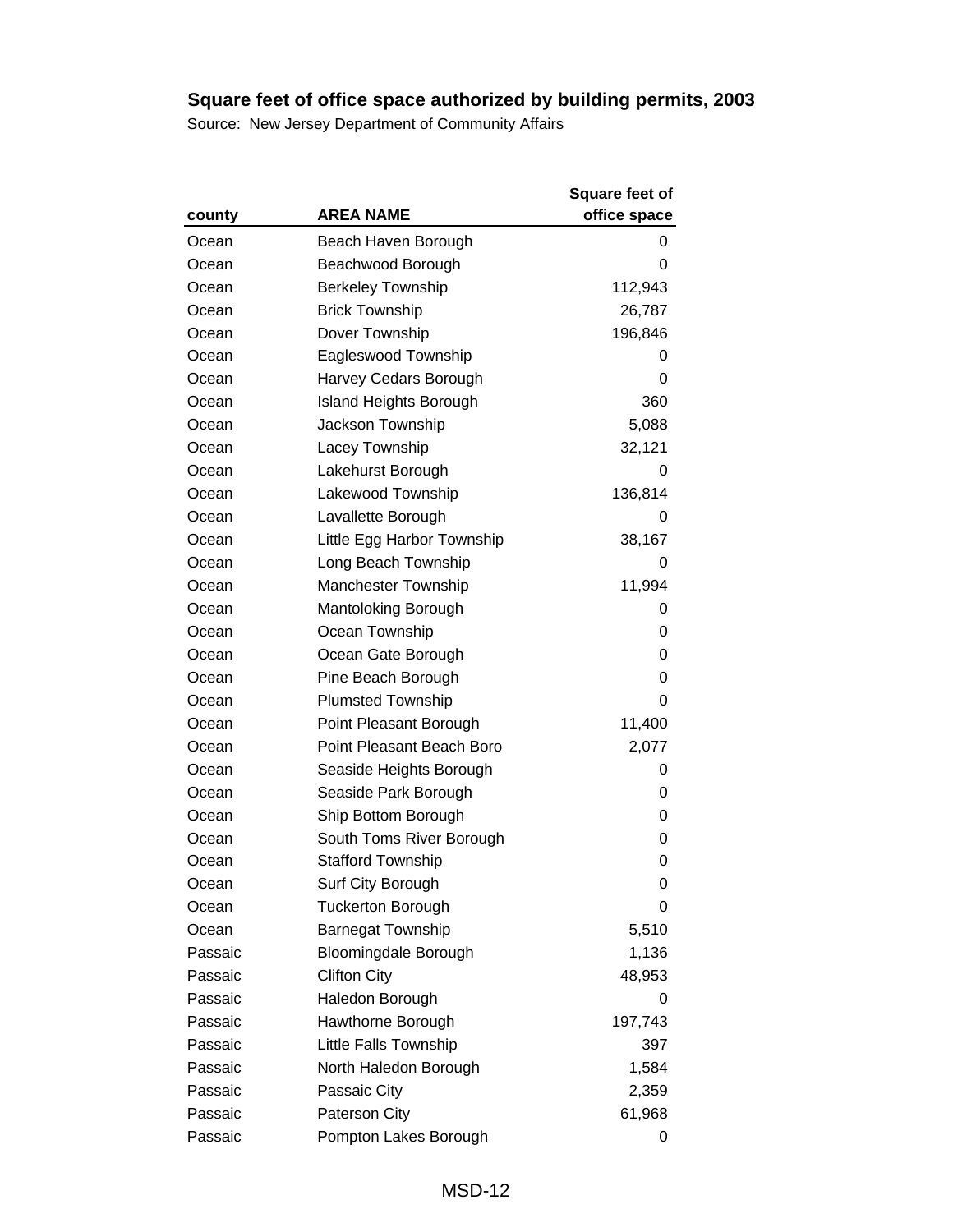|          |                                  | <b>Square feet of</b> |
|----------|----------------------------------|-----------------------|
| county   | <b>AREA NAME</b>                 | office space          |
| Passaic  | Prospect Park Borough            | 0                     |
| Passaic  | Ringwood Borough                 | 3,320                 |
| Passaic  | Totowa Borough                   | 15,225                |
| Passaic  | Wanaque Borough                  | 135                   |
| Passaic  | Wayne Township                   | 84,603                |
| Passaic  | <b>West Milford Township</b>     | 7,464                 |
| Passaic  | West Paterson Borough            | 12,380                |
| Salem    | <b>Alloway Township</b>          | 2,160                 |
| Salem    | Elmer Borough                    | 0                     |
| Salem    | Elsinboro Township               | 0                     |
| Salem    | Lower Alloways Creek Twp         | 0                     |
| Salem    | <b>Mannington Township</b>       | 0                     |
| Salem    | <b>Oldmans Township</b>          | 0                     |
| Salem    | Penns Grove Borough              | 3,404                 |
| Salem    | Pennsville Township              | 399                   |
| Salem    | Pilesgrove Township              | 6,116                 |
| Salem    | Pittsgrove Township              | 0                     |
| Salem    | Quinton Township                 | 0                     |
| Salem    | Salem City                       | 0                     |
| Salem    | <b>Carneys Point Township</b>    | 0                     |
| Salem    | <b>Upper Pittsgrove Township</b> | 7,650                 |
| Salem    | Woodstown Borough                | 0                     |
| Somerset | <b>Bedminster Township</b>       | 21,069                |
| Somerset | <b>Bernards Township</b>         | 5,226                 |
| Somerset | Bernardsville Borough            | 67,486                |
| Somerset | Bound Brook Borough              | 0                     |
| Somerset | <b>Branchburg Township</b>       | 484,579               |
| Somerset | <b>Bridgewater Township</b>      | 22,078                |
| Somerset | Far Hills Borough                | 0                     |
| Somerset | Franklin Township                | 121,117               |
| Somerset | <b>Green Brook Township</b>      | 0                     |
| Somerset | Hillsborough Township            | 22,599                |
| Somerset | Manville Borough                 | 3,428                 |
| Somerset | Millstone Borough                | 0                     |
| Somerset | Montgomery Township              | 497                   |
| Somerset | North Plainfield Borough         | 0                     |
| Somerset | Peapack-Gladstone Boro           | 0                     |
| Somerset | Raritan Borough                  | 150,558               |
| Somerset | Rocky Hill Borough               | 0                     |
| Somerset | Somerville Borough               | 16,050                |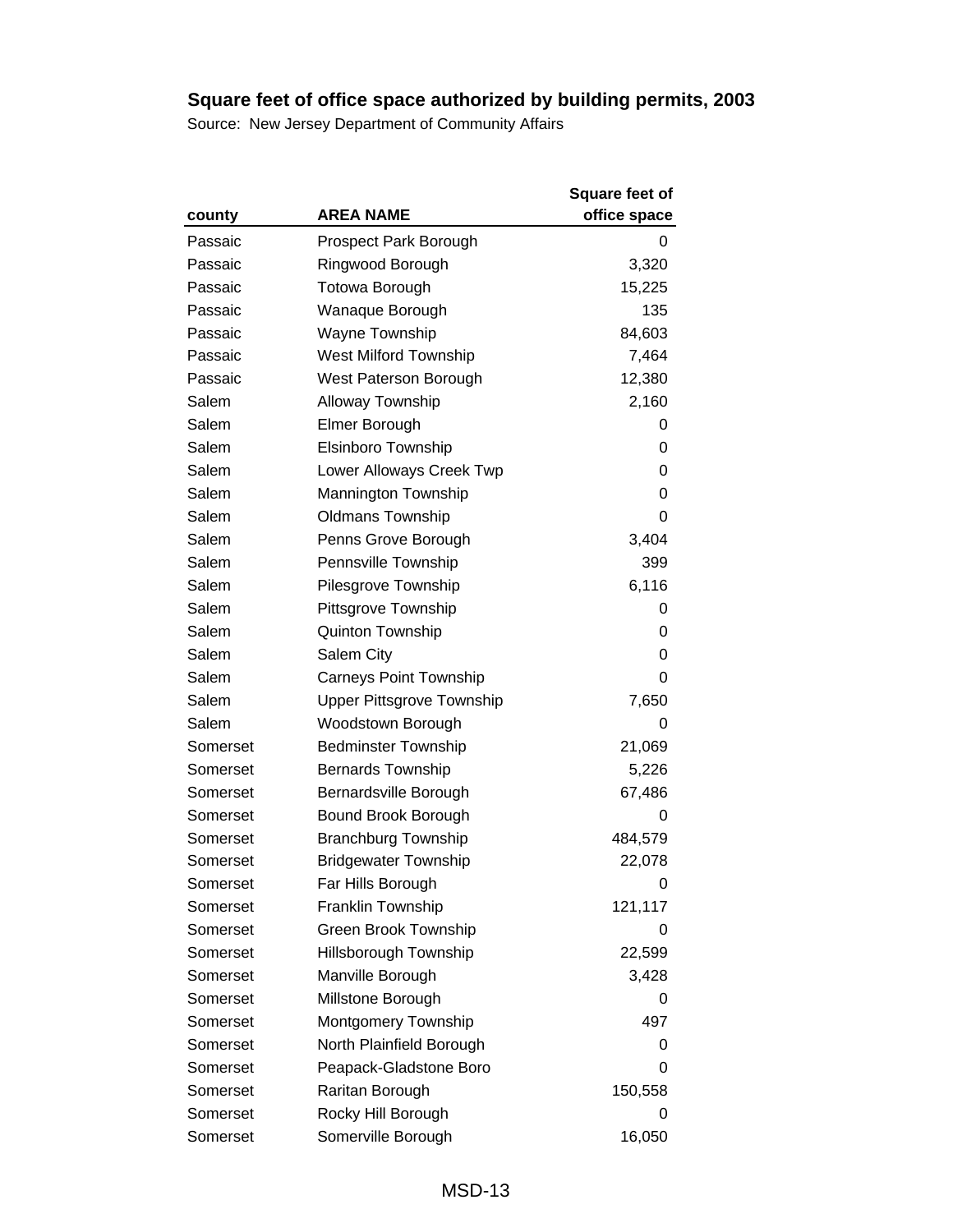|               |                                  | <b>Square feet of</b> |
|---------------|----------------------------------|-----------------------|
| county        | <b>AREA NAME</b>                 | office space          |
| Somerset      | South Bound Brook Boro           | 0                     |
| Somerset      | <b>Warren Township</b>           | 83,184                |
| Somerset      | Watchung Borough                 | 345                   |
| Sussex        | Andover Borough                  | 0                     |
| <b>Sussex</b> | <b>Andover Township</b>          | 16,164                |
| Sussex        | <b>Branchville Borough</b>       | 0                     |
| <b>Sussex</b> | <b>Byram Township</b>            | 640                   |
| Sussex        | <b>Frankford Township</b>        | 0                     |
| <b>Sussex</b> | Franklin Borough                 | 1,300                 |
| <b>Sussex</b> | Fredon Township                  | 0                     |
| Sussex        | Green Township                   | 0                     |
| <b>Sussex</b> | Hamburg Borough                  | 0                     |
| <b>Sussex</b> | Hampton Township                 | 0                     |
| Sussex        | Hardyston Township               | 1,741                 |
| <b>Sussex</b> | <b>Hopatcong Borough</b>         | 293                   |
| Sussex        | Lafayette Township               | 0                     |
| <b>Sussex</b> | Montague Township                | 600                   |
| <b>Sussex</b> | Newton Town                      | 24,318                |
| Sussex        | Ogdensburg Borough               | 361                   |
| <b>Sussex</b> | Sandyston Township               | 0                     |
| Sussex        | Sparta Township                  | 44,190                |
| Sussex        | Stanhope Borough                 | 0                     |
| <b>Sussex</b> | <b>Stillwater Township</b>       | 0                     |
| Sussex        | Sussex Borough                   | 0                     |
| Sussex        | Vernon Township                  | 0                     |
| Sussex        | <b>Walpack Township</b>          | 0                     |
| <b>Sussex</b> | <b>Wantage Township</b>          | 0                     |
| Union         | <b>Berkeley Heights Township</b> | 425                   |
| Union         | <b>Clark Township</b>            | 2,274                 |
| Union         | Cranford Township                | 4,298                 |
| Union         | Elizabeth City                   | 22,450                |
| Union         | Fanwood Borough                  | 0                     |
| Union         | Garwood Borough                  | 4,635                 |
| Union         | Hillside Township                | 1,169                 |
| Union         | Kenilworth Borough               | 89,278                |
| Union         | <b>Linden City</b>               | 4,560                 |
| Union         | Mountainside Borough             | 0                     |
| Union         | New Providence Borough           | 0                     |
| Union         | <b>Plainfield City</b>           | 0                     |
| Union         | Rahway City                      | 2,416                 |